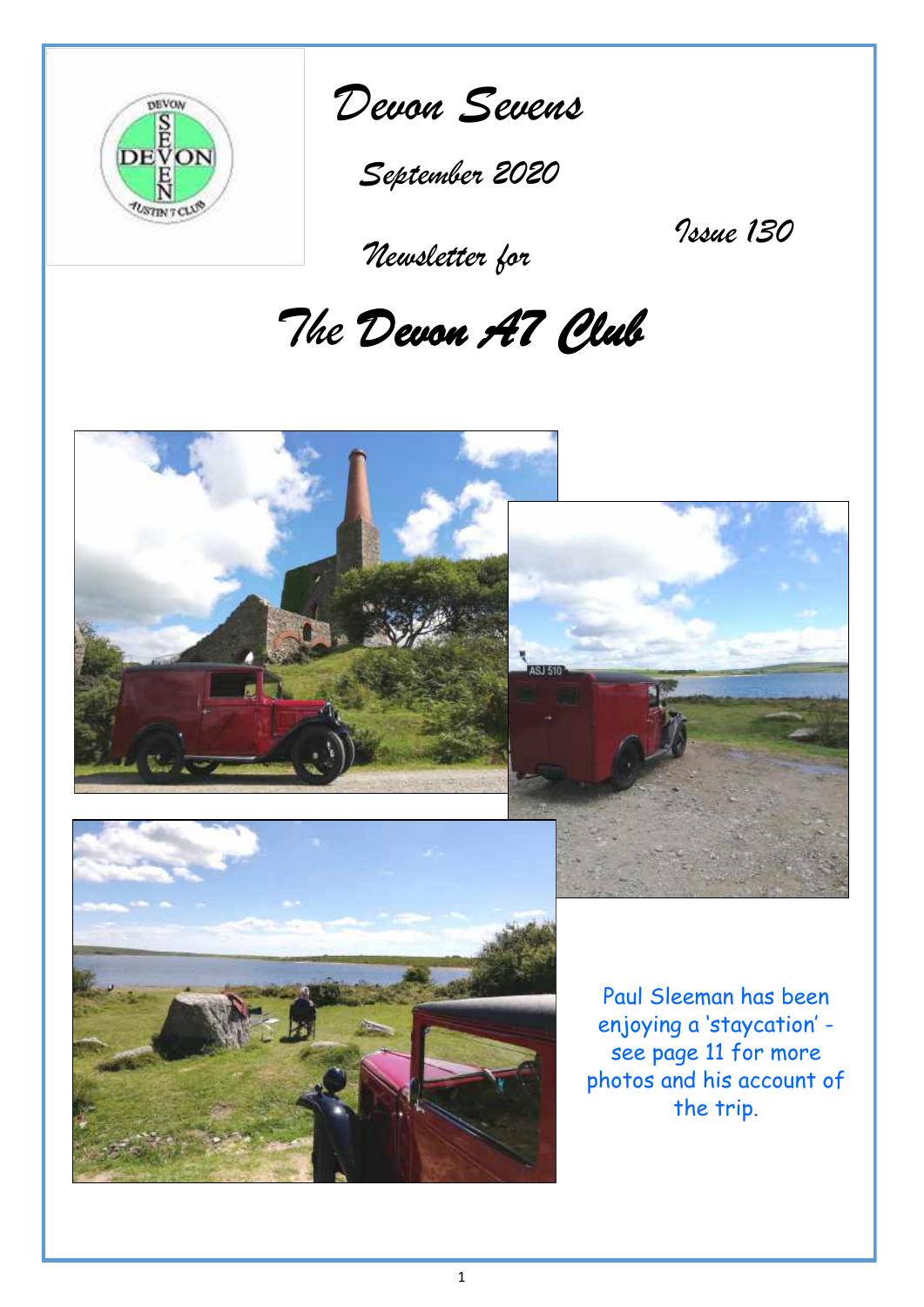# **Chairman's Chat - September 2020**

I am sure that I am not alone in feeling this year is turning out to be so strange I am not quite sure where I am at any one time. Days and weeks seem to merge together and although I am busy as ever with projects and the allotment there are no major happenings to participate in or look forward to. I must admit that I find shopping such a strange experience with masks on, with only eye contact and not knowing if there is a smile or what behind the material. Having said that



my daughter in law has just returned to work so our services are required once again to look after the grandchildren, so we will be out to Bow for Thursday evenings and all day Fridays to help out, a bit of routine back at last!

We do have a Club event on the horizon which is the Re:Fuel Revival happening on Sunday 20th September at Dunkeswell (details in the mag). Let's make it a bit special seeing that it will be the first Club 'do' since lockdown. It will be good to meet up with everyone and put the world to rights!

A couple of months ago I mentioned that I had written to RH Insurance suggesting that they might like to refund part of the insurance premium for my two Austins, seeing that the cars had not moved for several months. Unfortunately they declined saying that the Austins' premiums are already heavily discounted which left them with no wriggle room, oh well I tried!

The Special is back on the road once again with the dynamo charging thanks to the expertise of club member Peter Gilbert. We started with emails and phone calls but the outcome of all the tests that Peter asked me to carry out only resulted in more head scratching and perplexion. So with the dynamo once again removed from the Special I set sail in the Ruby for deepest Dartmoor and spent a most entertaining morning listening to Peter relate many of his experiences in the world of car electrics. He soon had my dynamo up on his test bed and checked out the wiring layout of the six to twelve volt conversion which turned out not to be quite as expected, little wonder all the answers to the tests he asked me to do gave different readings! With the correct polarity and with the dynamo running everything was as it should be. Many, many thanks Peter for your time and expertise.

The final bit of news was that our Golden Wedding anniversary in July turned out to be an impromptu street party as one of the young mums got to hear about it and did a bit of behind the scenes organising. Everyone brought their own drinks and two mums had baked sponge cakes in the shape of a five and a zero. They all came down to our end of the cul de sac and toasted us in style, what a surprise! Therefore what looked like being a rather quiet celebration turned out to be a truly memorable occasion and yes we did have fish and chips for supper as well!





So as ever I do trust that everyone is well and managing to stay on top of everything and hopefully a number of us will have the chance to meet up in September.

*Richard Bishop*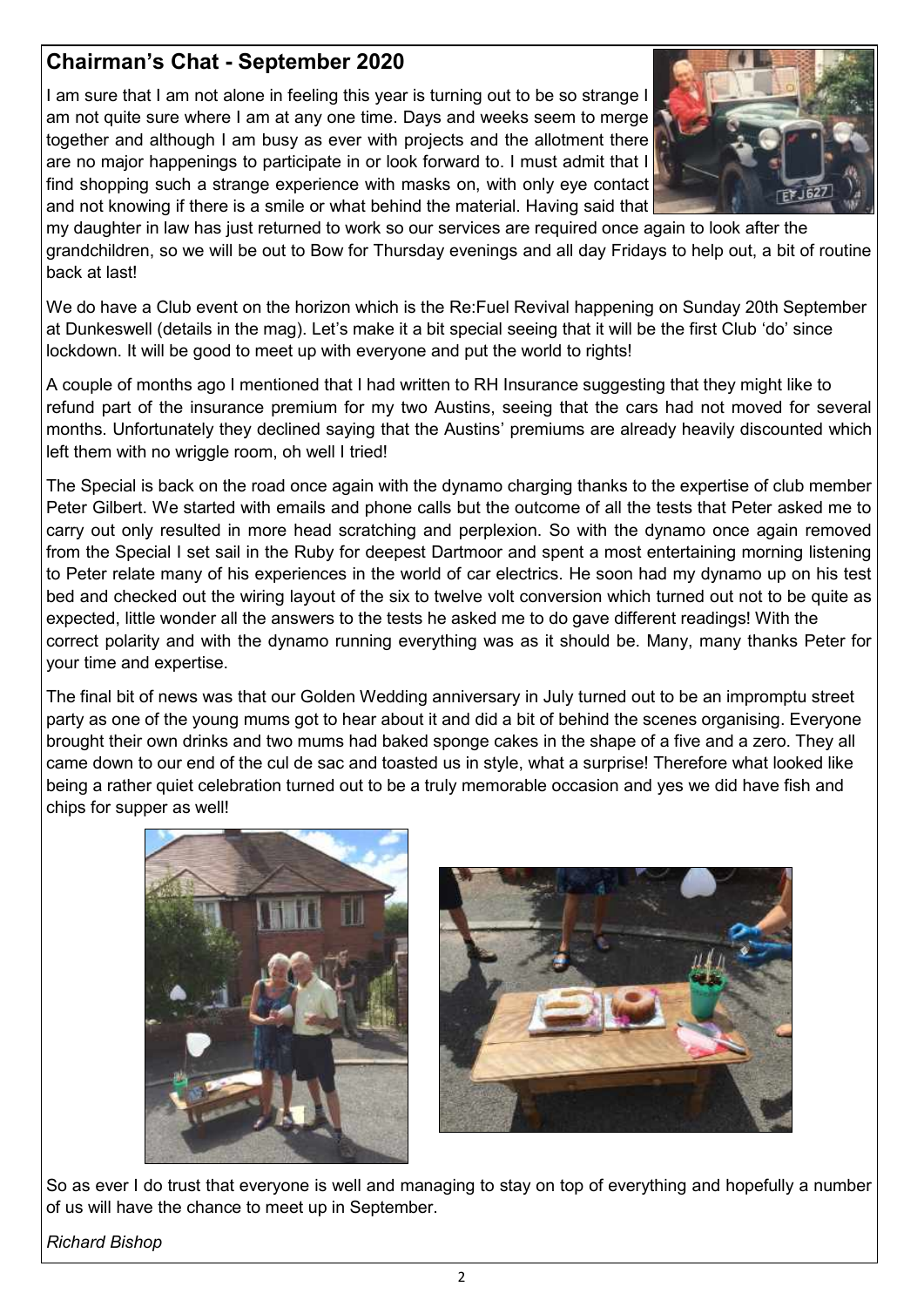# **Secretary's Notes - September 2020**

No sooner had the August Newsletter been distributed, including an article promoting the Sidmouth Show, when I had an e-mail confirming that it had been cancelled. Such a shame as I know several members were looking forward to this annual get together. Ah well – roll on 2021!!



With that experience in mind, I hope that we are not jinxing the Re:Fuel Revival

event due to take place on Sept 20<sup>th</sup> (See page 4). Please come along if you can, but do note that entry is by pre-booked tickets only, and numbers will be strictly limited for obvious reasons.

I suspect that those members who have their cars insured with 'RH' will already know that the Insurance Provider 'Richard Hoskins' (RH) has been sold by 'Hiscox' to 'A-Plan Insurance'.

I have been advised by Emma Airey, the Head of RH Specialist Vehicle Insurance, and the A7C Association contact at RH that they see this as a positive step and that the relationship between The Austin Seven Clubs' Association and RH Insurance will remain unchanged. Furthermore, I understand that existing cover to our members will also not be affected and that they will continue to be looked after by the same dedicated RH team, accessed via the same contact details, with no interruption to service. RH insurance policies will continue to be insured with ERS (Syndicate 218 at Lloyd's) and serviced by ERS Syndicate Services Limited (ERS).

I heard this month from Paul Lawrence, secretary of the A7 Clubs Association that to maximise resources for the Centenary Rally in 2022 the Association are considering the possibility of securing Charitable Status to qualify for VAT Relief.

A considerable amount of money will be spent on the Rally so they are keen to ensure that the money goes as far as possible so would be interested to hear from anyone in our club who has expertise in this area. If you can help or offer some advice with regards to gaining Charitable Status, please contact me in the first instance and I will put you in touch with Paul.

On page 10 you will find an article by Viv Gale who has been brave enough to include a photo of his garage/ workshop before he decided it needed some attention. Now here's an idea - who else is willing to send in a photo of their garage/workshop – I bet there are not many as tidy and smart as Viv's is now (apart from yours Nick of course!) – I'll show you mine next month if you show me yours'.

Hoping to see some members out and about before too long, and please stay safe in the meantime.

*David Aylmore*

# **Out and About**



Nick Borst - Smith had an interesting day at the August Re:Fuel event, although he didn't take his Austin on



this occasion. Chris Bird has been out and about in Exeter with his newly restored 1924 Chummy.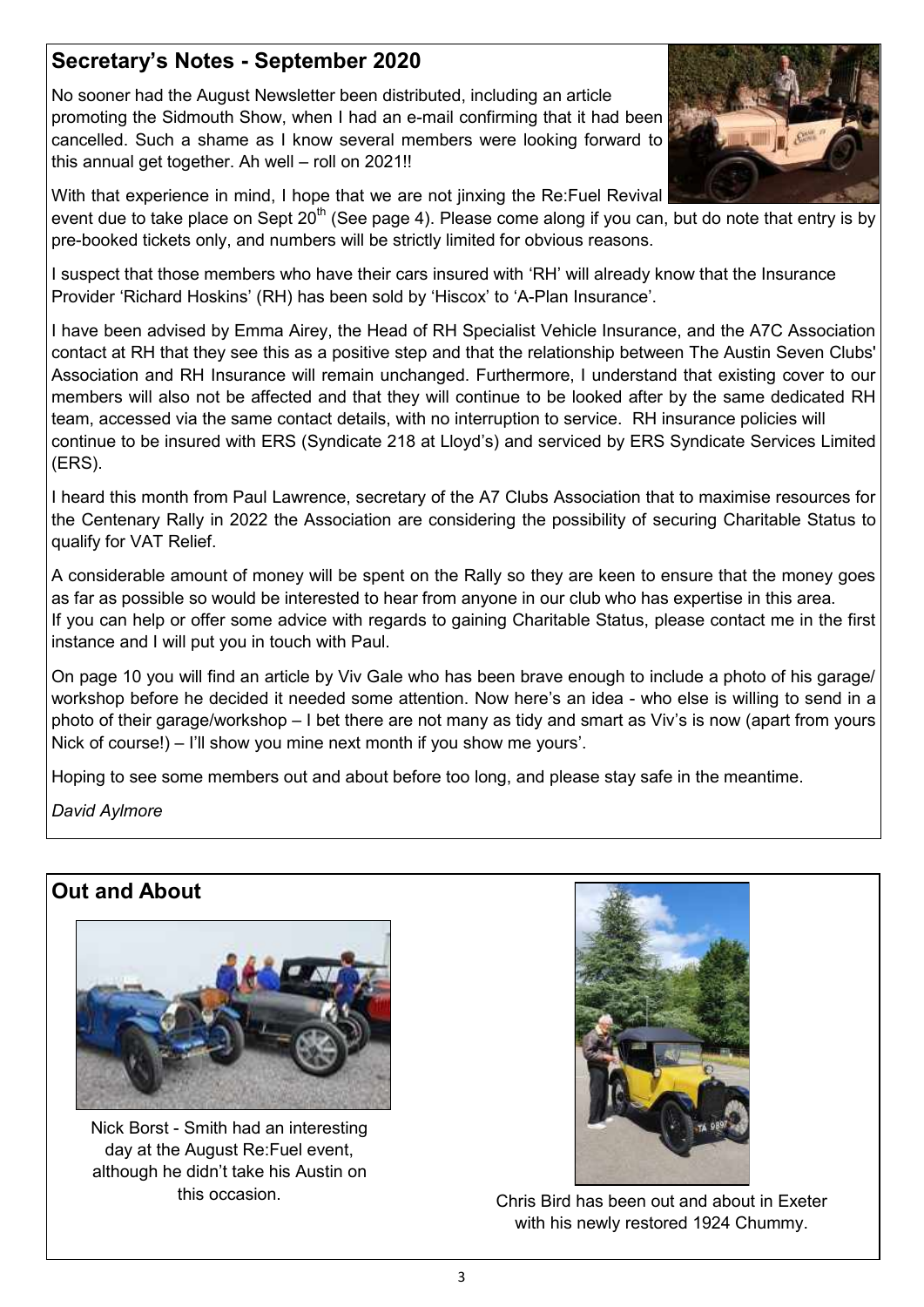

# **This event has been cancelled**

**The Sidmouth Classic Car Show scheduled for September 19th 2020**



# **Re:Fuel Revival - Sunday September 20th Mansell Raceway Karting Circuit, Dunkerswell Airfield, EX14 4AH**



### **Free Admission for Club Members (Usually £5 per vehicle.)**

Re:Fuel is a meeting place for enthusiasts of all things with wheels to meet at a weekend, relax, grab a coffee and check out the other vehicles. Re:Fuel is all about variety but in September, the focus will be on the earlier era of motoring -



# **Devon's own bit of 'Goodwood Revival'.**

Following the e-mail circulated earlier in August, we have a number of members already booked in but there is always room for more so please contact either Nick on 01363 866819 e-mail registrar@devonsevens.co.uk or David on 01626 852259 e-mail secretary@devonsevens.co.uk to obtain the link for your free pass.

With overall event numbers limited, places will fill up fast, so if you would like to come along, don't delay, contact either Nick or David ASAP.

To be 'COVID safe' and to meet the government's test and trace rules, admission will be by advance ticket only and there will be a limit on numbers. Social distancing and extra public health measures will be in place to keep everyone safe and all food will be take away with contactless payment. There will be a one way system with 2m distancing in queues for food.

For the latest information about Re:Fuel, have a look at www.facebook.com/ReFuelSW or check the Devon Austin Seven Club Facebook page.

### **New Member**

This month we welcome Peter Vowles to the Devon Austin 7 Club. Peter lives in Stoke St. Gregory in Somerset, and owns a 1935 blue/black Ruby. The car has the original engine and upholstery and is believed to be just a 2 owner car.

We look forward to seeing Peter and his car at events in the future.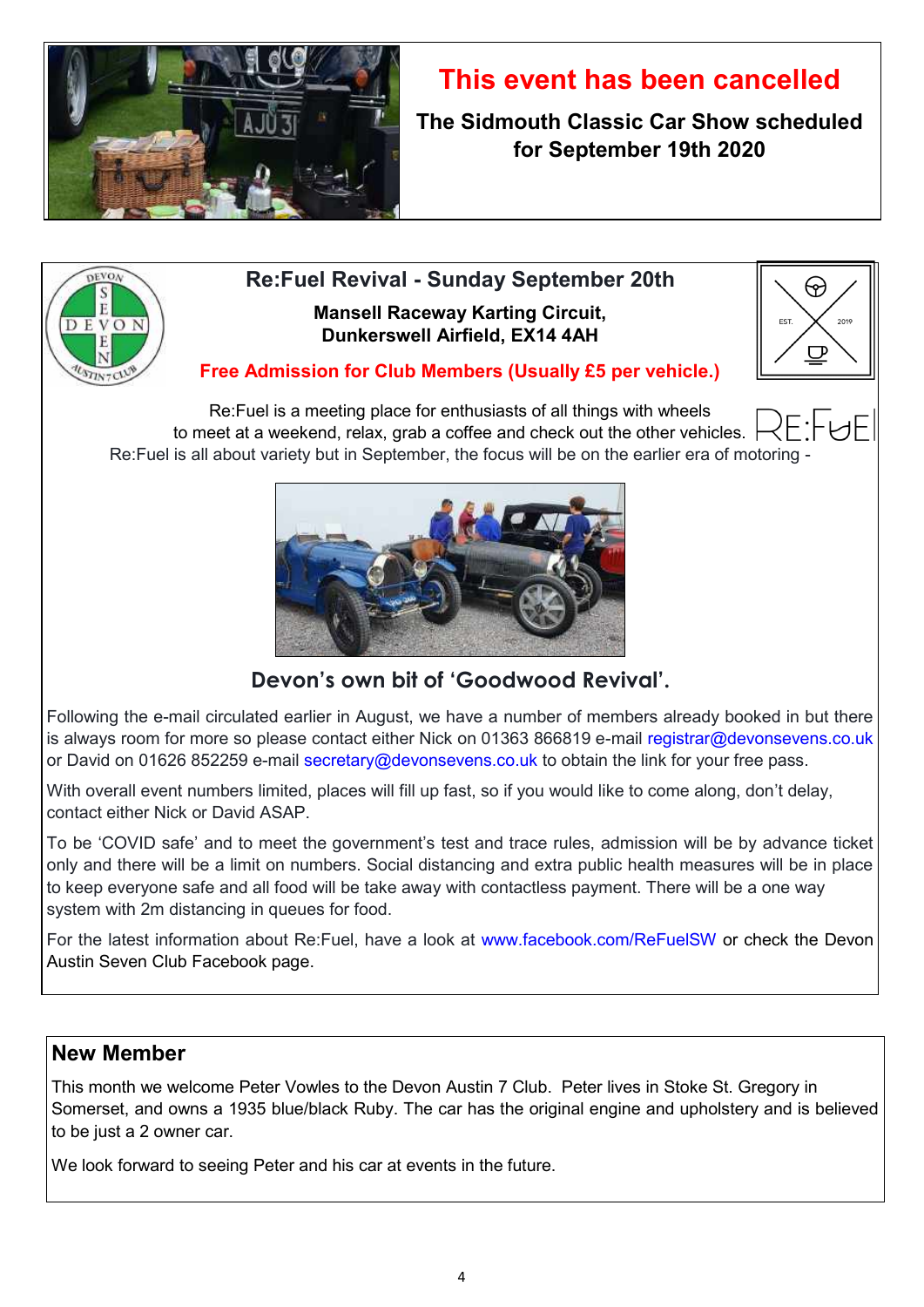# **Who fancies a bit of an A7 adventure next year?**



Following the cover story in the July Newsletter, I contacted Andy Grabham to find out a little more about the annual Beamish Run, or to give it the proper title, 'The Beamish Safety & Reliability Trial'. Had it not been for the COVID pandemic, the Trial would have been run for the  $50<sup>th</sup>$  time in June 2020.

On a personal note, this got me thinking, especially as Jan & I had been talking about taking a holiday in Yorkshire sometime next year anyway. Then with my Club Secretary's hat on I thought that it might make for an exciting and challenging Club run. Hence my call to Andy who, having driven it several times, describes it as the most enjoyable A7 event he attends by far.

Briefly, the 2021 event will be on Sunday 20<sup>th</sup> June. It starts and finishes at the very well known and popular Beamish Museum and has a non timed, 155 mile route run over all sealed, non-damaging but challenging roads in Co. Durham & N. Yorkshire. It is open to cars registered before 1956 & motorbikes before 1960. The event is fully marshalled and run to a very well established set of rules which, in Andy's words, means 'it runs like clockwork'.

As reported in July, Andy went on his own 'Exmoor Beamish' run this year and he says that the route he chose would make for a very good introduction to the sort of roads used on the Beamish run itself, so a repeat of that for interested members later in the year is a possibility.

To start things off, please contact me in the first instance if you think you might be interested. Depending on the level of response, we would then probably arrange a meeting with Andy (Face to Face or Zoom, depending on the current restrictions) to share information. Entry forms come out at Christmas time and I understand that they would need to be returned promptly to stand any chance of obtaining a place.

*David Aylmore (Contact details on the back page.)*

*Secs Note - After the publication of this article in last month's newsletter, I did not received any interest, however, I thought I would repeat it once more, just to make sure that it hadn't been overlooked.* 

# **Flipbook**

As you may remember, last month we experimented with a new format for emailing 'Devon Sevens'. However, as we received no positive feedback - in fact we received very little feedback from our members, we have decided to stick with the original pdf format for the newsletter.

*Janet (editor)*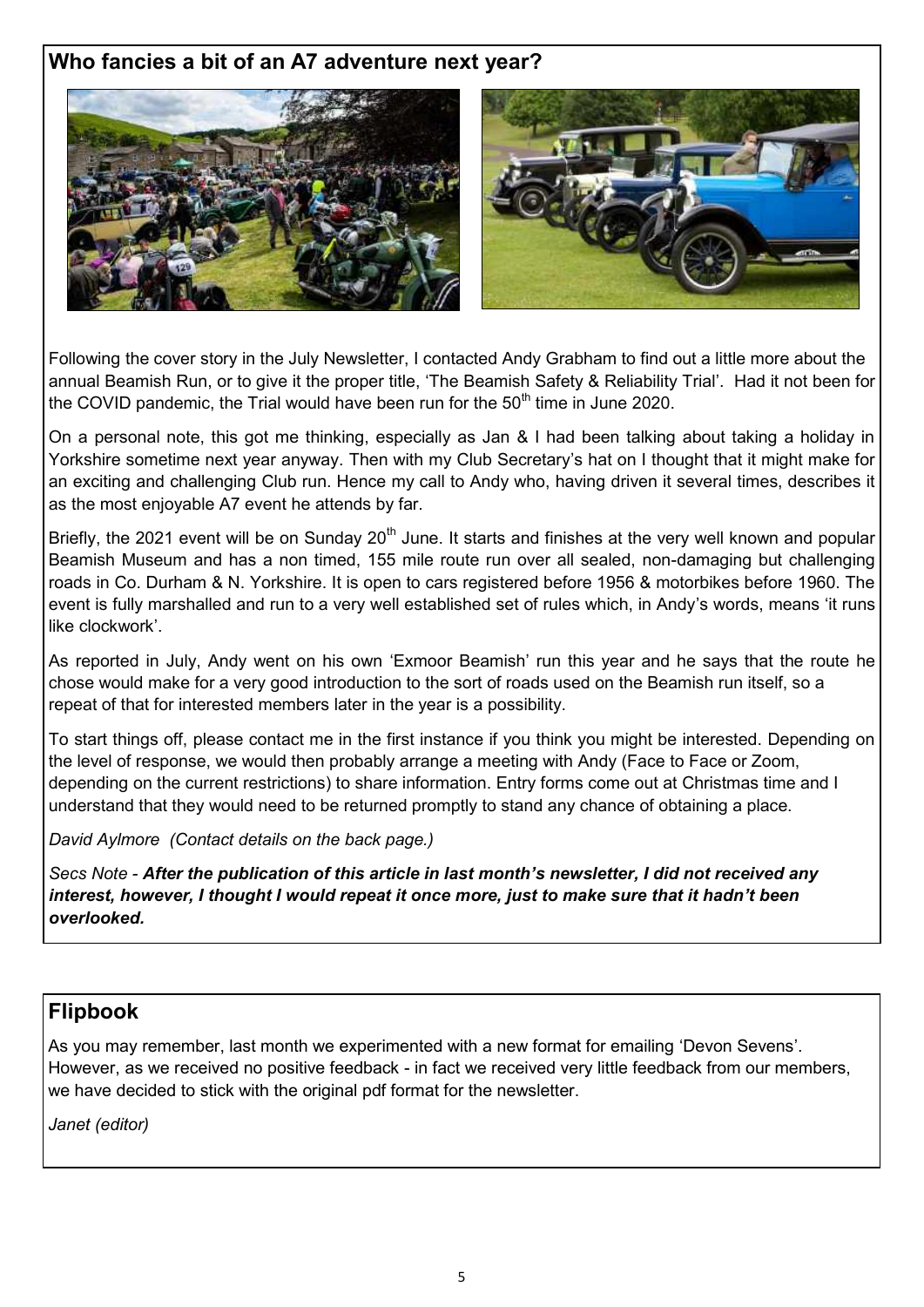# **David's Diary**

The petrol tap problems in our Milk Delivery Car continue and I have now reverted to the original style corks in both the main and reserve taps, and as I was getting thoroughly frustrated by this time and willing to try anything to stop the leaks, I took some advice to massage the corks with a Silicone Grease before fitting. I wasn't so frustrated that I bought the recommended brand which was an eye watering £68 + for 100g, but settled for a Granville product costing £6 and so far, touch wood, it seems to be working.

Whether it was the Vaseline I had previously used, or something else getting into the petrol I don't know, but on our trip to the Cornwall Birthday Celebrations we did have a problem. All was going well until about a mile from Cheriton Fitzpaine when the engine just died on us. After taking out both jets and blowing them through, we made about another 100 yds before failing again. A further clean of the jets saw us get to the Cream Tea rather late and after using Nick's compressor to have another go at the jets, all was well on the journey home until climbing a steep hill towards Ashcombe, when the engine died again. This time opening the reserve fuel tap resolved the problem, so whether the level was just a bit too low, or there was a temporary blockage I don't know.

Some time ago, after a similar problem with our 4 seat tourer, I had fitted a modern plastic in-line fuel filter and with the rear mounted tank, I was able to hide it under the floor. With the gravity tank on the MDC, I had to think of something else. Flicking through the internet, I found what looked like a very discreet, brass filter designed for use on classic motorcycles. The fittings looked OK and so I thought it might be worth a try. It is now fitted and I think it looks in keeping. *(see photo on the right)* After just a short test drive there does not seem to be any restriction to the flow of fuel but only time will tell if it does its job in filtering out any nasties.



Last month, I decided to have a go at finding a long outstanding 'knock' somewhere in the transmission or suspension on our 1934, 4 Seat Tourer. Previous attempts to sort the problem have included looking at the half shafts, brakes, shock absorbers and rubber bushes in the suspension links. All without success. With time available, I thought I would have a look at the

propshaft and the fabric coupling to see if there was anything obviously wrong. With the car up as high as possible on stands, I could not find anything amiss apart from the fabric coupling being a bit distorted.

For a long time, I have been storing some spares I acquired many years ago (30+) from my brother who briefly followed me into A7 ownership but moved on swiftly to other machinery. Amongst the bits was a propshaft wrapped in plastic which looked to be unused but for a long time I had thought was from a more modern car as it had a Hardy Spicer unit on both ends.







However, from various reports I had seen recently I realised that it was from a later model A7 so thought I would try fitting it. As with all things A7, it did not prove to be quite as simple a job as I thought with both the flange on the gearbox and Torque tube having to be changed as well as needing a complete set of new bolts with a special 'D' shaped head.

They, of course did not fit easily and each hole in the second hand replacement flanges had to be gently filed out to get a snug fit.

However after spending quite a while under the car – who needs a Gym membership when you have an A7 on axle stands to work on? – the transfer was complete and to my delight, the knock has finally gone.

*Continued on page 7*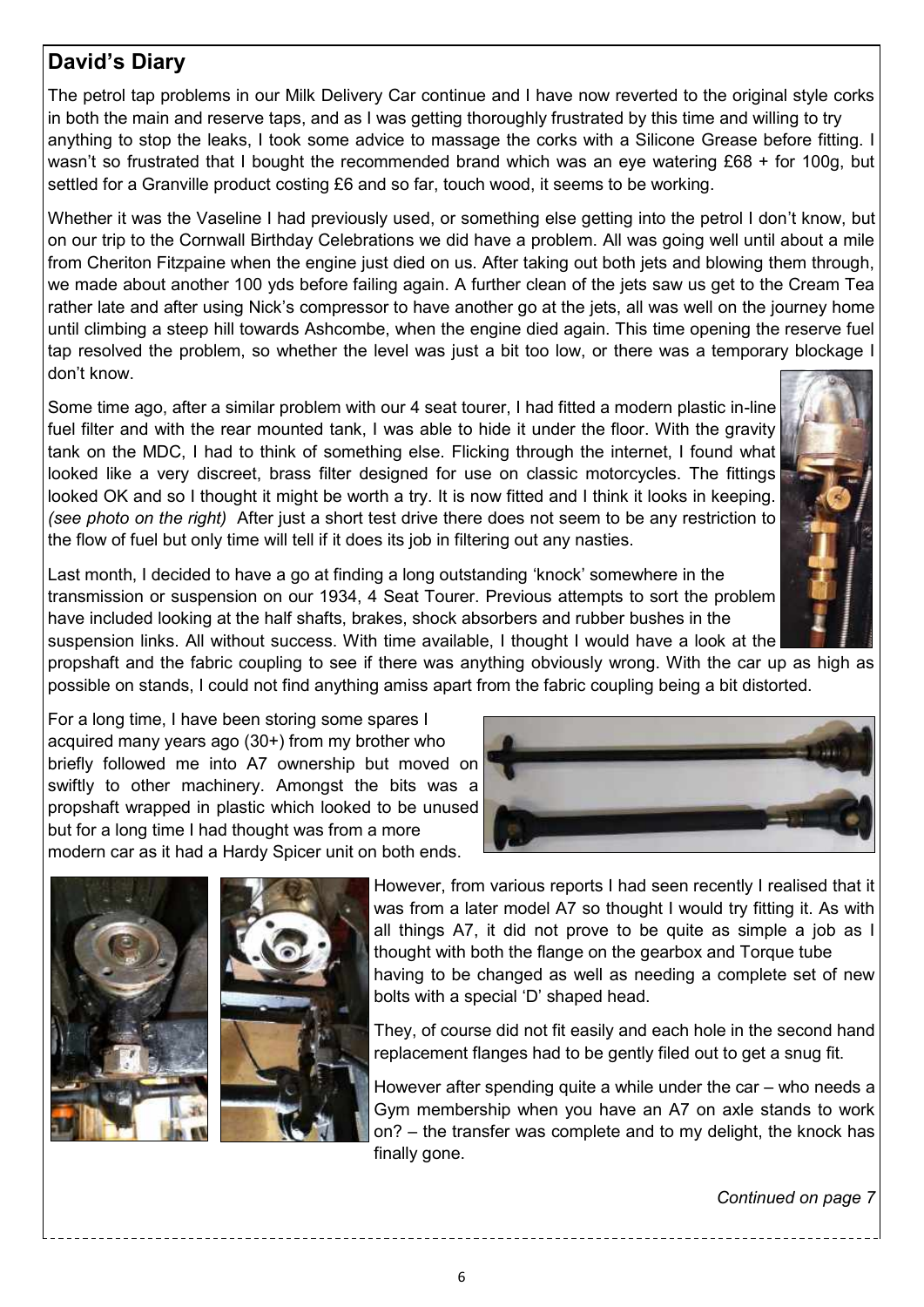#### *Continued from page 6*

Having examined all the various parts of the 'old' prop, I can only think that the problem was a little play in the old style Hardy Spicer joint at the Torque Tube end as everything else looked fine. If and when I get time, I might see if it is possible to get some replacement bearings as it would make a useful spare to have on the shelf.

Of course there is always something else to do and having driven an 80 mile round trip to the July Re;Fuel meeting, there was definitely a 'new' engine noise which needed investigation. My first thought was a dynamo bearing, but having taken the unit off and run it on the bench it was fine. Then with the timing gear inspection cover off it was obvious that there was rather too much play visible when the engine was rocked on the starting handle.

At first, I did think that it might be possible to change the timing gears with the engine in situ, but when I thought that through, realised that it was a non-starter. However, I did want to check that there was nothing too dramatically wrong with the engine so spent a couple of days taking off the radiator and timing covers and then doing an oil change and dropping the sump & gauze filter. Apart from some wear to the timing gears, I could not see anything else wrong, so everything went back together with a planned engine strip and replacement timing gears now in the diary for the Autumn /Winter. It will be nice to have something to do!!!

Hopefully by the time you read this, I will have enjoyed the first Show of the year with our cars at the Bicton Gardens Vintage weekend.

Happy Austineering.

*David.*



# **FBHVC Matters**

Okay, so it's not Austin Seven related, but I thought that the editorial in the latest FBHVC News was so good that it warrants sharing.

#### **FBHVC Editorial**

Imagine you were born in 1900. At 14 years old, the First World War breaks out and runs until you have your 18th birthday with 22 million dead around the world. Soon after that and in time for your 20th birthday, a global pandemic of Spanish Flue strikes with 50 million dead by 1920. By the time you celebrate your 29th birthday, a global recession breaks out, the New York Stock Exchange collapses and millions suffer in poverty and famine. Riding on the back of this, when you turn 33, the Nazis come to power in Germany. Just before your 40th birthday, World War 2 begins and by the time you are 45, some 60 million have been killed in that conflict, plus 6 million Jews. When you are 52, the Korean War begins and when you are 64 the Vietnam War breaks out and lasts until you are 75! Not to mention the Cold War which probably outlasted you altogether.

Just as those previous generations fought for a better life, so we will come out fighting to return to our previous way of life and once again to enjoy the collective use of historic vehicles and the camaraderie they bring. We will get back to it, patience is required, but normality will return through collaboration and support for one another.

*Wayne Scott, Communications Director of the FBHVC*

#### **A7CA Magazine**

50 Years of the Magazine of the Austin Seven. It was in 'the summer of sixty-nine' that ten Austin Seven clubs decided it was time to unite all British Austin Seven enthusiasts and so they created the legendary Magazine of the Austin Seven. The first edition appeared in January 1970. Who would have dreamt that half a century later each new issue of the Magazine would be so dearly cherished by thousands of readers worldwide?

*Hans Hommes, A7CA*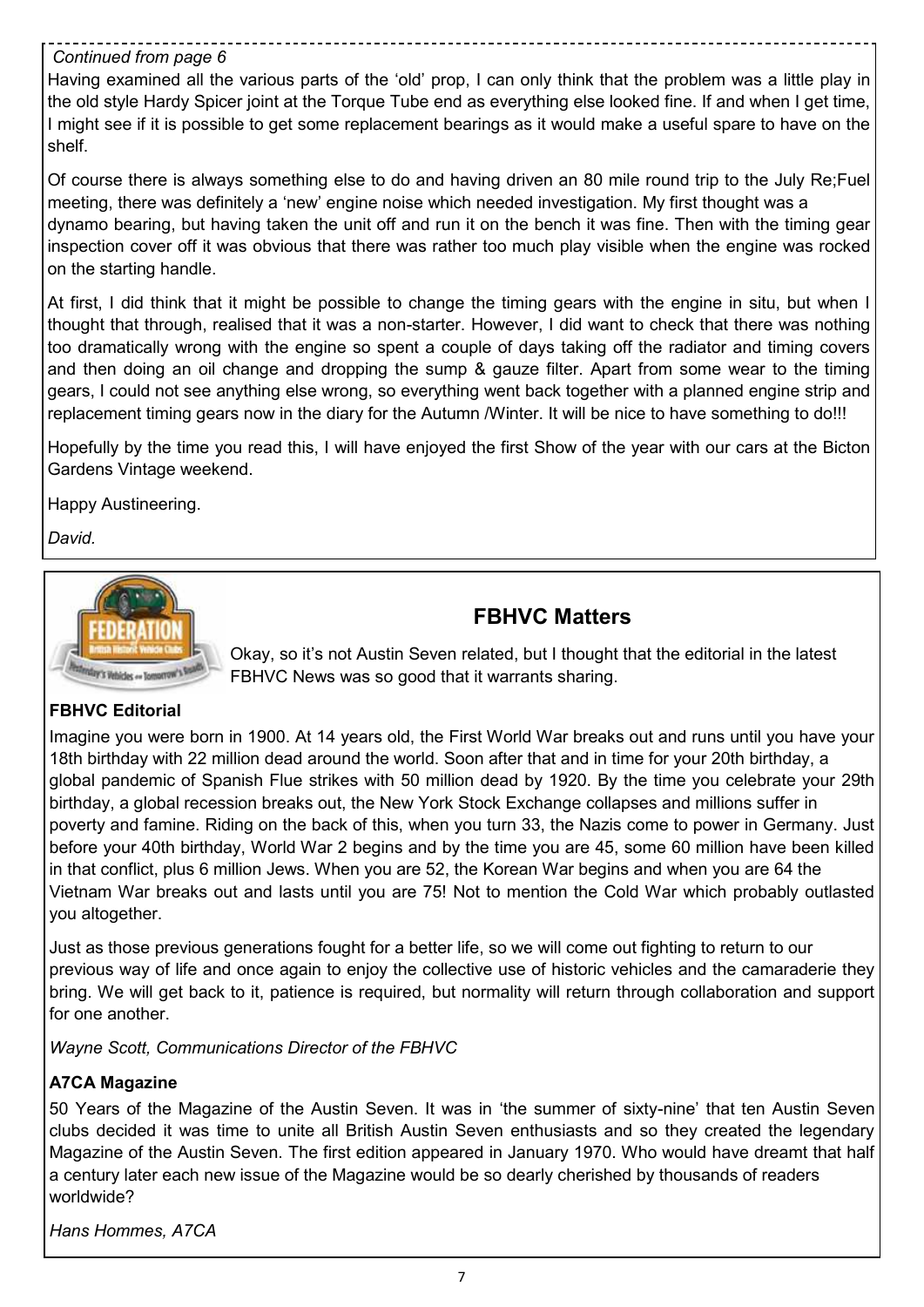# **Sam's Travels**

I see that you lot are still wearing muzzles, whilst us gentle Labradors, especially of the outstandingly modest and pedigree variety are exempt – perhaps you really do bite?

So, what's to report? We went to a fairly posh, vintage, Petrol heads' picnic and jolly good it was too, we had pork pie, smart potato crisps and cake, well actually I didn't get the cake but had biscuits instead. I don't do the green-stuff either, which I thought only rabbits ate?

Hey up – I'm being nudged to mention something about old cars. So not too far from where I'm to, and just across the border where thay Somerset folk live, there was a fully compliant, socially distanced gathering for an appropriate number of sensible people and their incredible cars. Although the location was in the heartlands of an Austin 7 stronghold, only 2 representatives were present - one being a RP and the other being our RN.

I have to admit to being slightly humbled to the presence of some very fine vintage classics, almost jaw dropping in their magnificence, but of course posh Labradors don't go in for drooling – very bad form! I was very much taken with a superb pair of Vauxhall 30/98's parked side by side!





Our immediate, but situated over 2m distant, neighbour was a fantastic, robust beast of a car, sounding like a traction engine, deficient of mudguards but fully roadworthy and adorned with an elegant nick-name, as shown. I can just see myself in one of those, clad as per the driver and navigator in a leather flying helmet and proper Biggles goggles. A jaunty yellow scarf as well may just compliment the magnificence of my silky ears flying in the wind!

*Continued on page 9*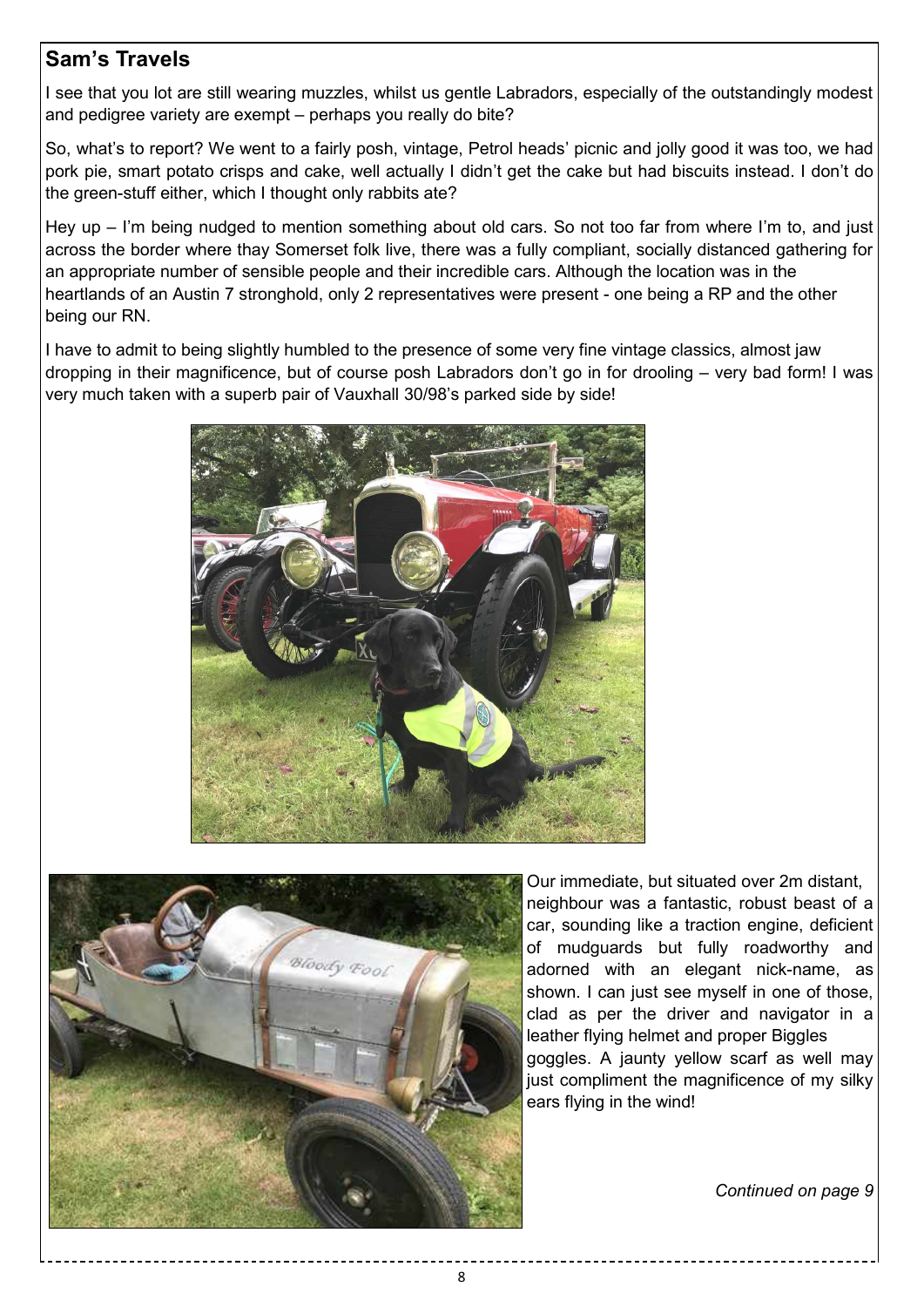#### *Continued from page 8*

The owner of 'Bloody Fool', Martin Bell told my driver that it's a 1925 Singer 10/26 that his father acquired some years ago in bits, and they rebuilt it using what they had lying around in the garage. It's named after the age related plate that came with it, and the state of mind you need to be in before driving it. After hearing that, I am re-thinking the flying helmet & jaunty yellow scarf thing! – On reflection, an elegant pose on the back seat of that Vauxhall 30/98 would be much more in keeping with my breeding.

Our 'Jane Austin' albeit with recently acquired brakes, will not now be quite the same but at least she's got mudguards!

Last month, I spoke too soon of hopes for the Sidmouth Classic. Alas, this too has fallen victim to the anti-plague restrictions - but a Dog's life is still good.

*Sam Barker - Hon (Life) Member No 62D* 

# **FBHVC Matters**

#### **2000 Enthusiast Survey**



As noted previously, as you are a club member, you are also a member of the FBHVC. This is a reminder for you to please take part in the Enthusiast Survey on their website, which will now run until the 12<sup>th</sup> October 2020.

The Federation of British Historic Vehicle Clubs are having to make the case for historic vehicles retaining their current access and freedoms on our roads more and more strongly in coming years, as we navigate the most challenging period in our history. If we are to defend the use of historic vehicles, then we need to act and act now. The Federation needs your help.

The survey is being conducted on behalf of the Federation of British Historic Vehicle Clubs and aims to generate important insights on the sector. The answers you give will help shape the future for historic vehicles within the United Kingdom.

In the light of the devastating effects of Covid-19 and the cancellation of so many historic vehicle meetings it was decided to bring forward the survey to use 2019 as the base year. When you complete the survey please consider your answers in the context of activities undertaken in the year to December 2019.

The answers you give will be used to benefit the historic vehicle movement as a whole and will shape the future focus of the FBHVC acting on behalf of its member organisations and all enthusiasts.

On submission of your questionnaire, you will be given the opportunity to enter a prize draw to win one of the following prizes: A year's Club Insurance policy to the value of £250 including IPT, courtesy of Peter James Insurance, one of three pairs of tickets for the 2020 Lancaster Insurance Classic Motor Show with Discovery, Courtesy of Clarion Events, or one of 15 display copies of the [FBHVC's](https://www.fbhvc.co.uk/2020-enthusiast-survey) historic vehicle wall chart.

**Complete the survey here:** [https://www.fbhvc.co.uk/2020](https://www.fbhvc.co.uk/2020-enthusiast-survey)-enthusiast-survey

Unfortunately, the survey is only available on-line.

**John Turley.** FBHVC Representative.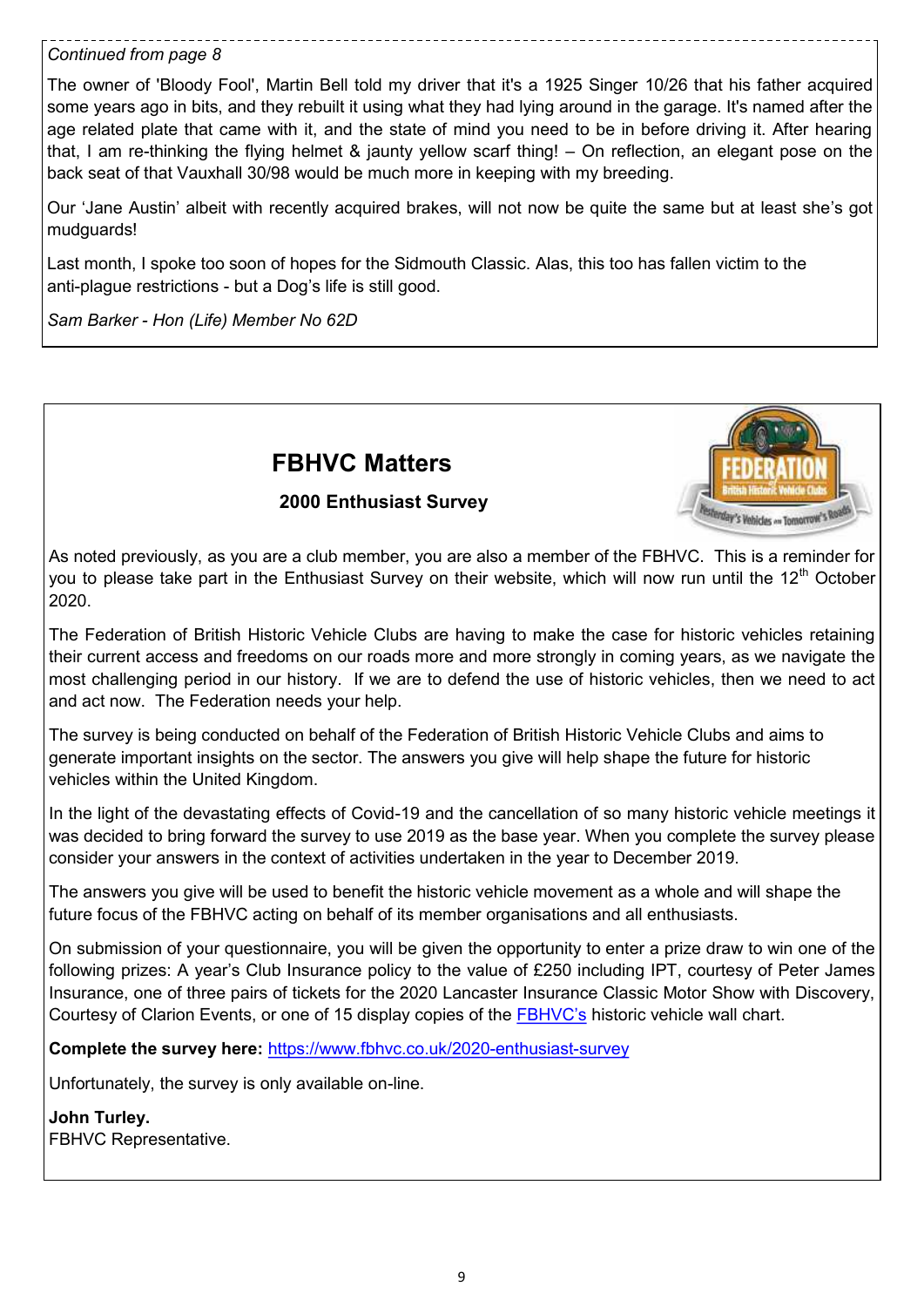# **Time for a Change**

Ten years ago we downsized leaving behind a large house and garden and a super double garage.

I sold my boat and all its trappings from the garage e.g. outboard motor, inflatable, ropes, anchors and lifejackets and also I parted with my 1968 TR4A which I had restored. It was a drastic clear-out!

We moved to a brand new house with an empty, clean, uncluttered **single** garage.

I started to miss cars and boats.

I bought an Austin Seven and shortly after that so I could get about a bit more quickly a 1977 MGB Roadster. The garage started to fill with 'bits' And it got oily. I made a workbench from some left over kitchen worktop with an unmatching shelf below. I hung things from nails on the walls and the place took on a workmanlike image. Or so I thought . My wife wasn't that impressed so to help tidy things up I bought some kitchen cupboards from Wickes and screwed them to the wall above the bench. Perhaps white wasn't the best choice for the cupboards and oily hand marks started appearing, as did oil on the new concrete garage floor.

Our holidays to France and Spain have been cancelled this year so I have had more time to survey the garage scene, as has my wife!

Something had to be done, so I did it.

I tore out the workbench, shelves, cupboards, removed the pillar drill and bench grinder and took all from the nails on the walls. I threw away the woodwormy stepladder and the rusting ancient workmate. I gave away all those things I was keeping as they would 'come in useful one day'.

I painted the floor in antislip grey paint, that got rid of the oil drips.

And then I bought a steel Sealey modular integrated workstation with cupboards and a stainless steel worktop with back plates to hold tools.

Fitting it was worse than a whole suite of IKEA furniture as far as instructions were concerned but together with a steel tall cabinet all my tools and 'stuff ' are organised.





BEFORE and AFTER

Yours tidily

Viv Gale

*(Wow! Very impressive Viv …… David?)*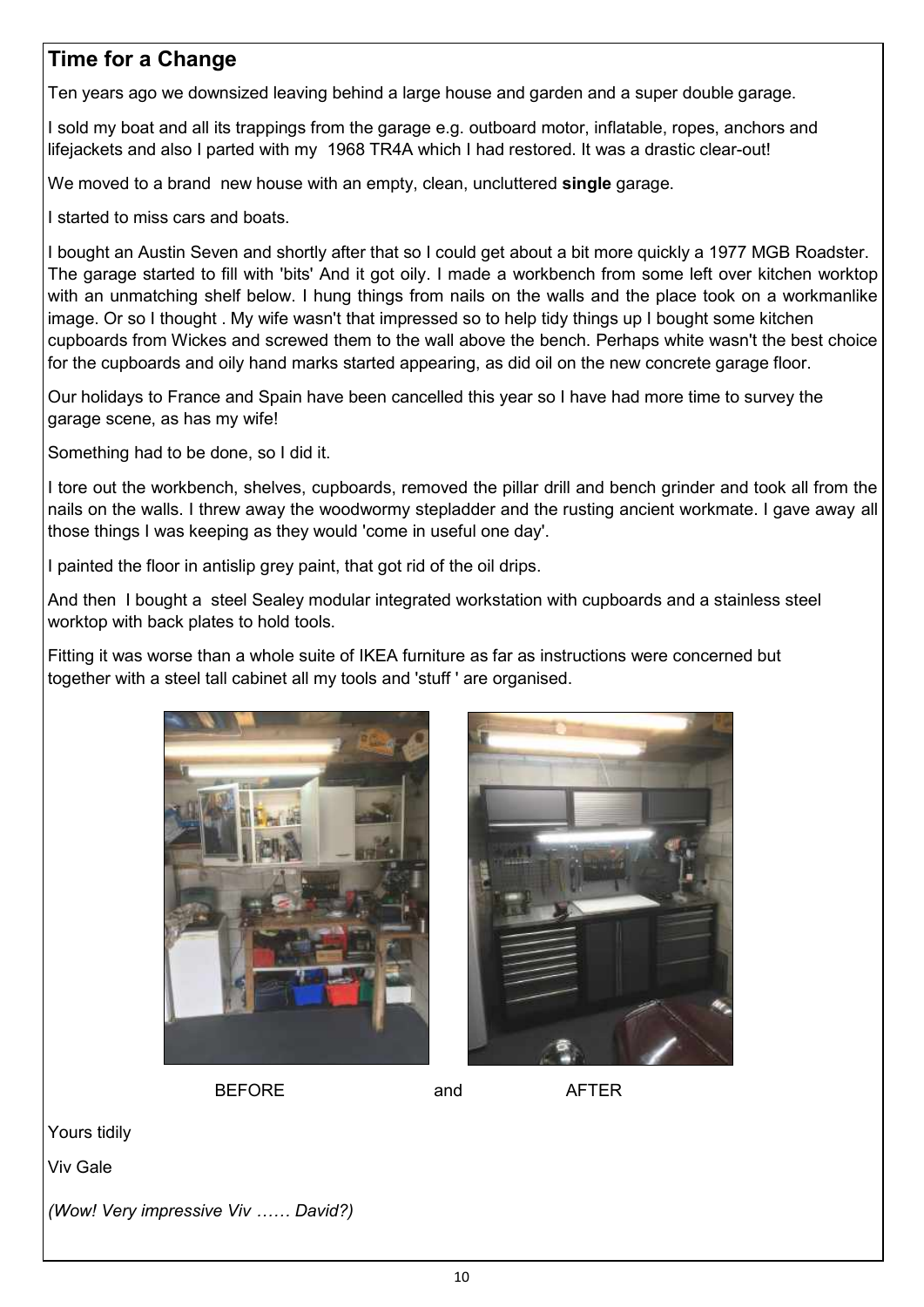# **Paul and Jenny have been out enjoying the countryside on their doorstep**

With the lack of Cornwall and Devon club activities both Jenny and myself decided to spend a few days on Bodmin Moor. We found a little campsite beside Cheesewring at Minions. I found an old route map that Bob Kneale (CA7C) arranged in 2016 and decided to revisit the run in reverse.

It took us around many single track roads onto Jamaica Inn and back around Colliford Lake. Whilst at the lake we stopped for couple of hours for a walk and picnic. Just near the camp site Skye (the dog) and myself walked around Phoenix Mine which the Duke of Cornwall visited in June 1994.

Many other runs out during the stay were done with the most beautiful views over the Moors especially from Caradon Hill transmitting station. All this on my door step not an hour away from home.



# **October Newsletter:-**

Please send your letters, comments, articles and photos to [devon.sevens@hotmail.co.uk](mailto:devon.sevens@hotmail.co.uk) or by post to Janet Aylmore, Corner Cottage, Ideford, Newton Abbot, Devon, TQ13 0BG.

Copy for inclusion in the October issue should be with me by **Wednesday 16th September 2020** and the newsletter will be distributed on or before **Wednesday 23rd September.**

To avoid any possible problems with copyright, please confirm, when sending in articles, photo's diagrams, maps etc, that they are free from any copyright restrictions. For information, the copyright remains with the originator of any photos etc for 50 years and the originator's permission is required before they can legally be reproduced or distributed. Within the very friendly A7 world, there is generally not a problem, so long as the originators copyright is acknowledge but I need to be made aware of the situation before publishing.

Many thanks. Ed.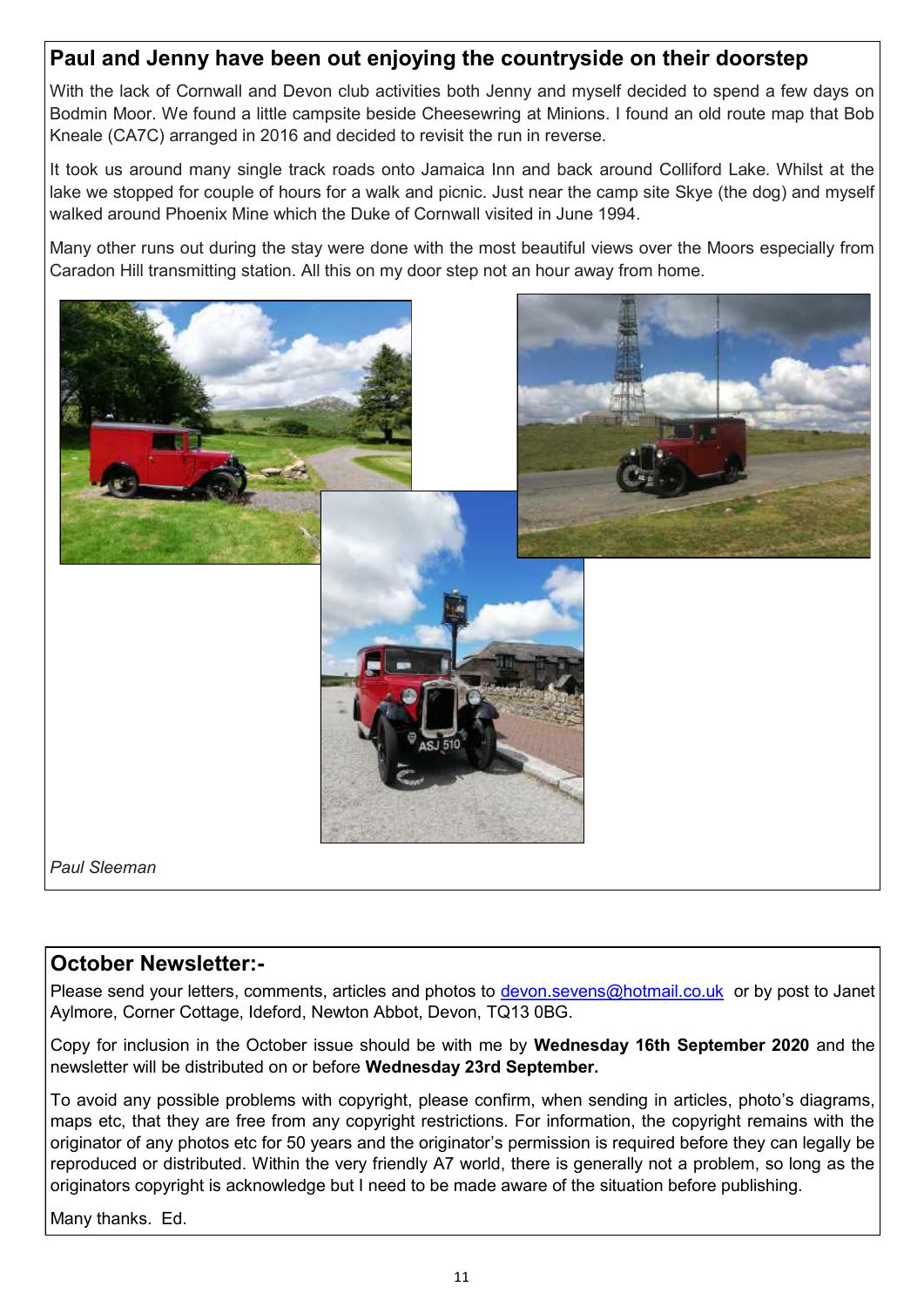|                                 | Devon A7 Club - 2020 events                                                                                               | Dates for |
|---------------------------------|---------------------------------------------------------------------------------------------------------------------------|-----------|
| Sunday Aug. 30th                | Chanters Carnival Classics, Ottery St. Mary Cancelled                                                                     | your      |
| Monday Aug. 31st (BH)           | Merry Harriers Classic Car Show. Cancelled                                                                                | diary     |
| Tuesday Sept. 8th               | Widecombe Fair - details to follow.<br><b>Cancelled</b>                                                                   |           |
| Saturday Sept. 19th             | Sidmouth Classic Car Show - please see page 4.<br><b>Cancelled</b>                                                        |           |
| Sunday Sept. 20th               | Re: Fuel Revival - see page 4.                                                                                            |           |
| Sunday 4 <sup>th</sup> Oct. 4th | DVCC Autojumble at Buckfastleigh Steam Railway. More details to follow or contact David<br>Aylmore (details on back page) |           |
| November                        | To be arranged.                                                                                                           |           |

# **Happy 20th Birthday Cornwall A7 Club.**

On 27<sup>th</sup> July, following many e-mails and messages to and fro, 6 members met up at Cheriton Fitzpaine and using the shelter of Nick's spacious Garage/Workshop (I'm not at all jealous!!!) enjoyed an impromptu and socially distance Cream Tea.

The idea was to send virtual best wishes to our neighbours in Cornwall as they celebrate their Club's 20<sup>th</sup> anniversary this year. With Nick & Lizzie doing the camera, direction, production and editing work, a short video was sent to the Cornwall Club shortly after our meeting. For those members who look at 'Facebook', I think it is still available on the Devon Club page if you would like to see the finished production.

Despite Jan & I having a few problems with our Milk Delivery Car on the drive out, it was great to be able to meet up with some A7 friends and thanks must go to Lizzie & Diane for providing the refreshments.

*David*







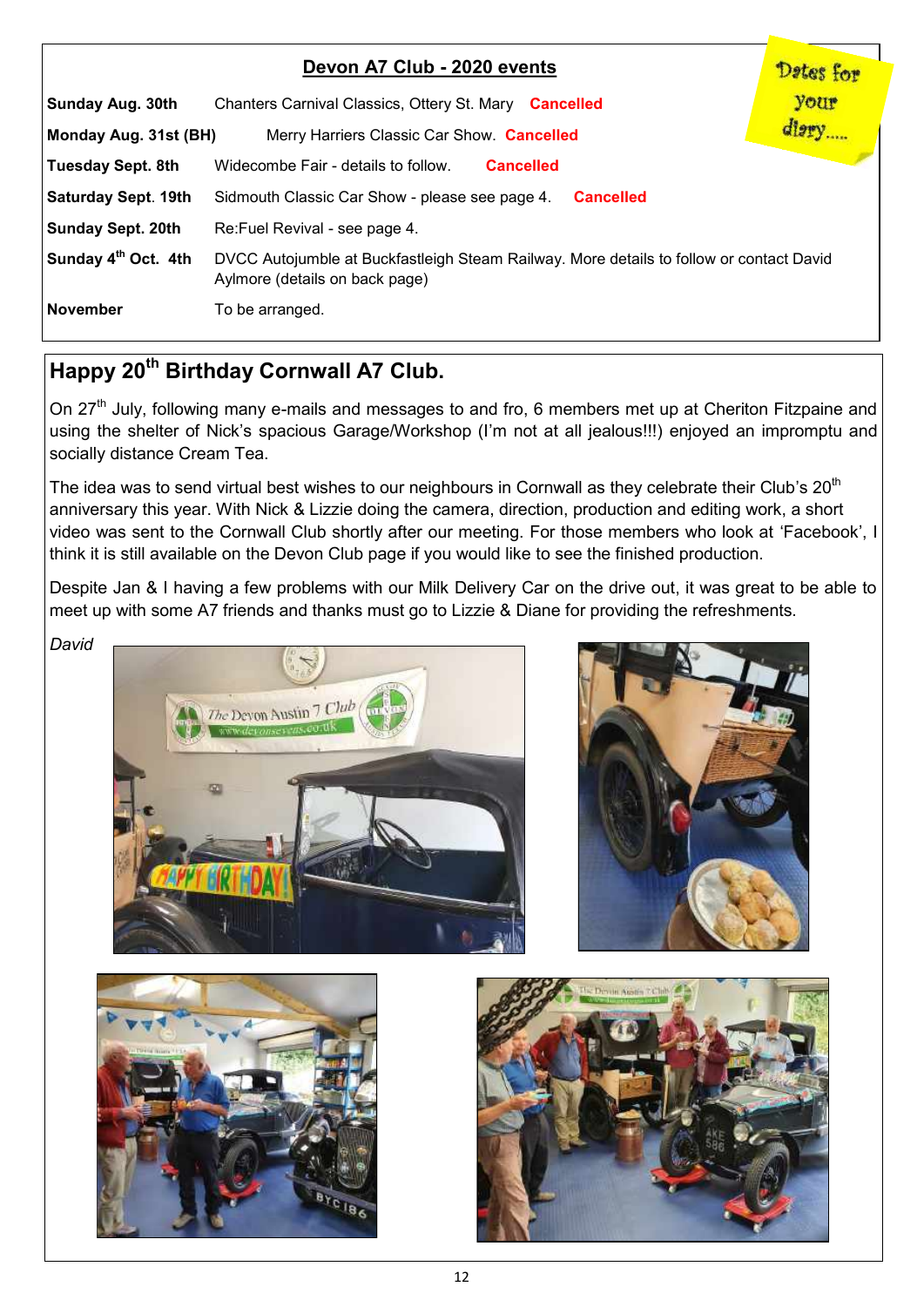#### **For Sale** - good local home wanted!

1937 Opal (has been in same ownership for nearly 20 years). Good, sound condition, hydraulic brakes, recently renewed pistons on back brakes, gentle local trips during present ownership. **£10,000.**

Contact Andrew Scott for further details and more photos on 01395 232181 or e-mail: andrewscott0@icloud.com







#### **For Sale**

1937 Austin Seven Opal Tourer. We have owned this car for the last 5 years, but unfortunately ill health means that I have had to give up my licence to drive. The car is in a sound usable condition (not concours), and we would accept **£5,000** for a quick sale.

Richard & Caroline Stayner 5, Bell Lane , Ludlow SY8 1BN Tel: 01584 877 608 Mob: 07802 276 386 Email: richard.stayner@btinternet.com



#### **For Sale**

1930 Austin heavy 12/4 Open Road Tourer. A most attractive primrose cream gives the car its name, Primrose was given the livery of Lords Cars (look online) a very large chauffeur hire service some 40 years ago, hence the colour, the pinstripes and the white wall tyres. A very original car, 12v coil/distributor, overhauled AutoVac primed by inline (Austin) fuel pump, fuel filters, complete brake rebuild, brand new starter motor, leak free radiator etc.

The full red leather interior is definitely all original, the drivers seat having been reassembled without any new holes in the leather or frame. We believe the trunk to be the cars original, again remarkably good for 90 years use, the three lightweight suitcases, yellow silk lined, bear the sticker 'Hotel Regina Vencia' which is interesting. Sidescreens stored in doors.

Starts well, everything works, no smoke, annual professional maintenance, a lovely vintage car. Sadly for sale as creaking joints seize up!



#### **£16,000 ovno**

Please contact Bob on 01884 798021 or email: [itsmebobogle@gmail.com](mailto:itsmebobogle@gmail.com)

#### **Wanted**

Petrol filler cap for a 1924 Chummy. *(Sec's Note - any cap from an A7 with a gravity tank should fit)* Please contact Ed Bird if you can help. Tel: 07515 688907 or e-mail: edward bird@msn.com

*Austin 7 related items 'Wanted' or 'For Sale' can be advertised in Devon Sevens free of charge. Items will be removed from the listings after 3 months unless you have notified me that you would like the advert to continue.* 

*Thank you - Janet (Editor - contact details on back page)*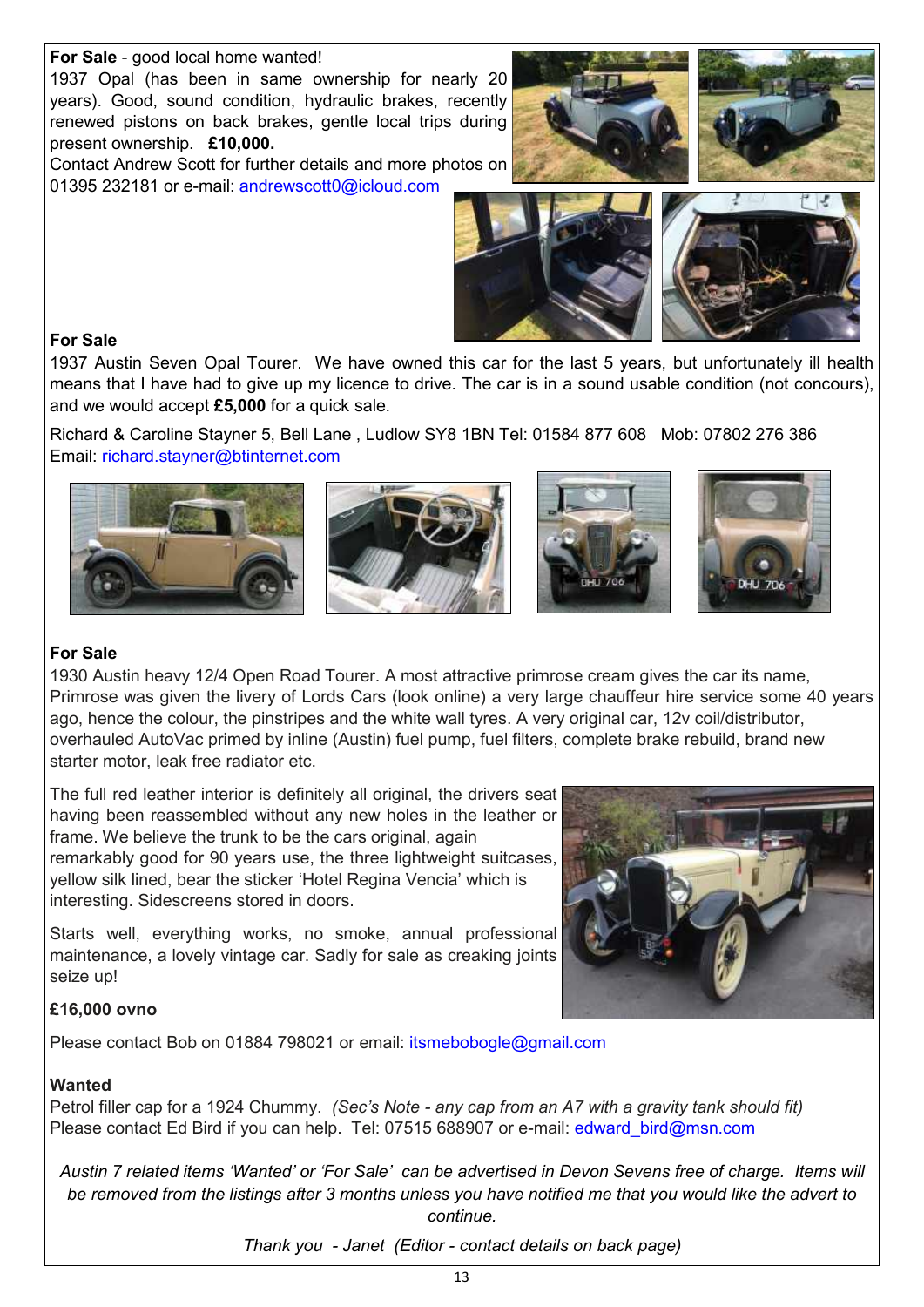# **Keeping Informed**

For those of you with a computer or smart phone etc, you might find the following websites a useful source of information and news. Don't forget you can also follow the Devon Austin Seven Club on our Facebook page.

www.devonsevens.co.uk - welcome to the website for the Devon Austin 7 Club. Here you can find out all about the 'Devon Sevens'. How we started, what we do and how to join.

There is a **Members Only** section that we are developing. Currently it has the latest and past Newsletters, plus entry forms that can be downloaded for all club events and many others.

The website also has a fully updated list of 'Trusted Suppliers'.





www.austinsevenfriends.com - the one stop web site for Austin 7 enthusiasts across the world. Austin 7 news and events throughout the country and beyond!

Useful Facebook Groups: Austin Seven Spares Sale / Exchange Austin Seven Pre1939-Vintage Autojumble

For advice on how to make the best use of our website you can contact Steve Day at: steve-j-[day@outlook.com](mailto:steve-j-day@outlook.com)

# **DA7C Badges.**

#### **Car Badge.**

There is a choice of 2 styles of Car Badge. Both have the same Green & White motif with black lettering.

- 1. A small windscreen self adhesive badge which is ideal for a "Modern" if space for a larger external badge is not available. - £1 each
- 2. A high quality Chrome & Enamel external badge as shown in the Illustration.

1 badge £13.50 inc. 2nd class post, 2 badges £25 inc. 2nd Class post.

#### **Embroidered Badge.**

We also now have a very smart embroidered club badge available. It is 3 1/4" (80mm) in diameter and is, as shown in the picture, very similar in design to the car badge. Cost is £3.50 (plus 50p postage)

#### **Lapel Badge.**

Following requests from members, we can now offer lapel badges. These metal badges measure 25mm diameter, and the cost is a very reasonable £2.25 inc p&p.

All badges can be purchased by contacting David Aylmore by phone, post or e-mail or can be collected from any club event.

Contact details are on the back page.





### **Trusted suppliers of A7 goods & services.**

You should have received your hard copy of the 2020 list of **Trusted suppliers of A7 goods and services**  when you renewed your membership. If you haven't received yours please contact David Aylmore (details on back page) and he will put one in the post for you.

If any member has received good service from an A7 supplier, please forward details to the editor. Their details will be published in the Newsletter and added to the next hard copy edition, due in January 2021.

A full list is available on the club's website. (see above)